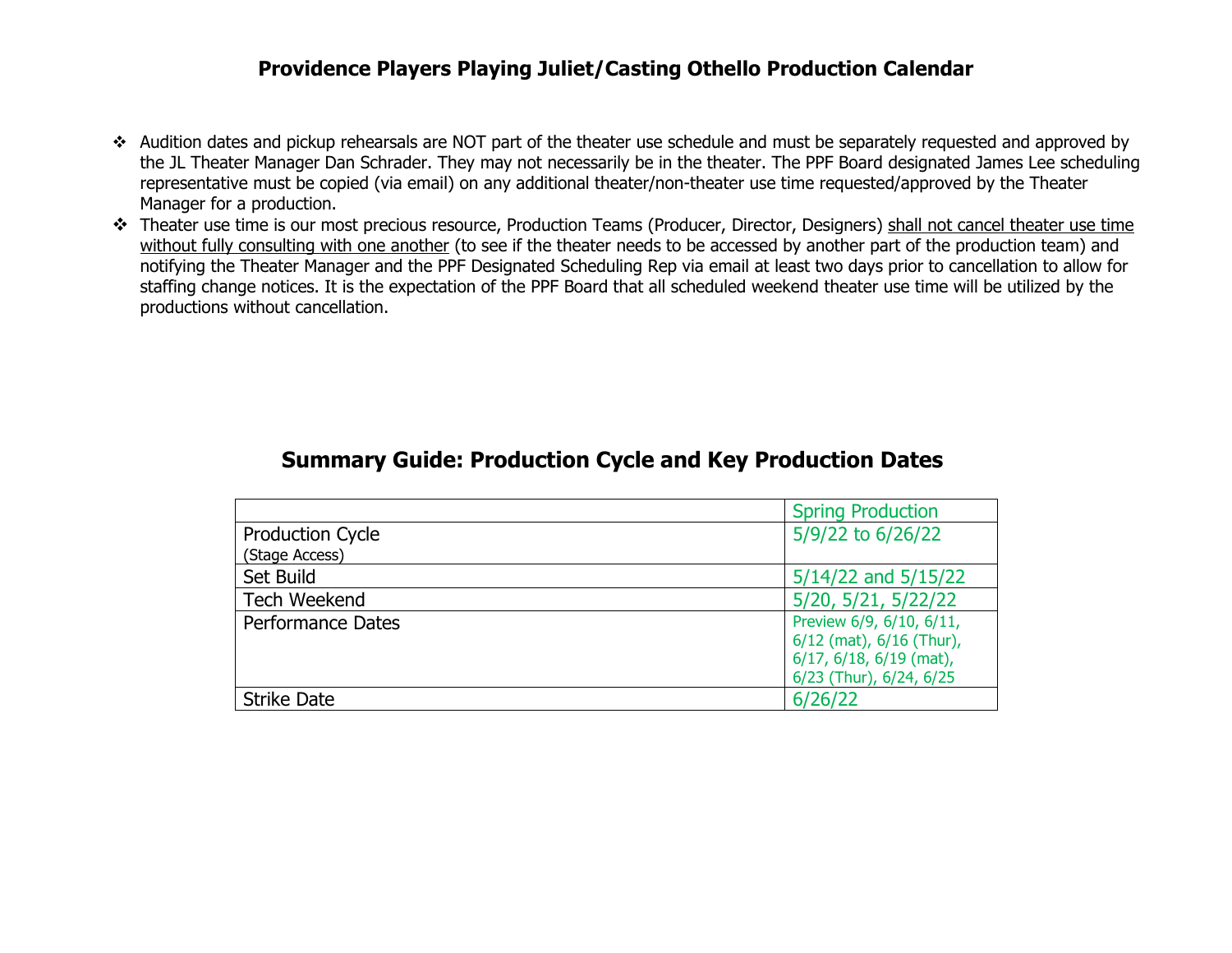## **Providence Players Playing Juliet/Casting Othello Production Calendar**

| <b>April 2022</b>          |                                                                          |                                                         |                                                               |                 |                          |                           |
|----------------------------|--------------------------------------------------------------------------|---------------------------------------------------------|---------------------------------------------------------------|-----------------|--------------------------|---------------------------|
| Sunday                     | Monday                                                                   | Tuesday                                                 | Wednesday                                                     | <b>Thursday</b> | Friday                   | Saturday                  |
|                            |                                                                          |                                                         |                                                               |                 | $\mathbf{1}$             | $\overline{2}$<br>Theater |
| 3<br><b>Ramadan Begins</b> | $\overline{4}$<br>Auditions<br><b>Italian Café</b><br>6:30 PM            | 5<br>Auditions<br><b>Italian Café</b><br>6:30 PM        | 6<br>Call Back<br>Auditions<br><b>Italian Café</b><br>6:30 PM | $\overline{7}$  | $\,8\,$                  | $\overline{9}$            |
| 10                         | 11<br><b>First Read</b><br>through during<br>week of 11th.<br><b>TBD</b> | 12                                                      | 13                                                            | 14              | 15<br><b>Good Friday</b> | 16                        |
| 17<br><b>Easter</b>        | 18                                                                       | 19<br>Zoom table work<br>Week of 18th TBD.              | 20                                                            | 21              | 22                       | 23                        |
| 24                         | $\overline{25}$                                                          | $\overline{19}$<br>Zoom table work<br>Week of 18th TBD. | $\overline{27}$                                               | $\overline{28}$ | $\overline{29}$          | 30                        |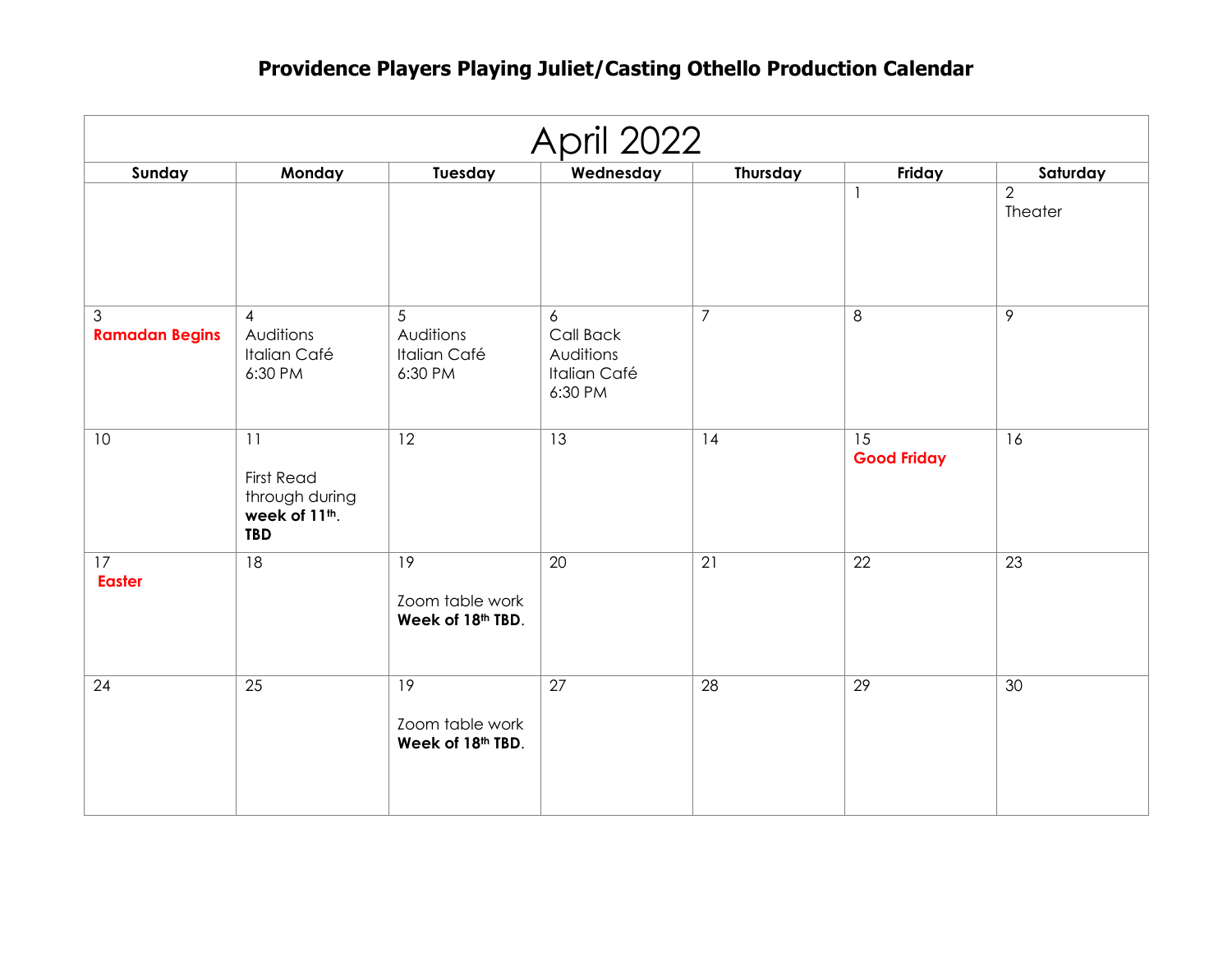| May 2022                                                                          |                                                           |                                                                                                          |                                                           |                                                    |                                                    |                                                                            |
|-----------------------------------------------------------------------------------|-----------------------------------------------------------|----------------------------------------------------------------------------------------------------------|-----------------------------------------------------------|----------------------------------------------------|----------------------------------------------------|----------------------------------------------------------------------------|
| Sunday                                                                            | Monday                                                    | Tuesday                                                                                                  | Wednesday                                                 | Thursday                                           | Friday                                             | Saturday                                                                   |
|                                                                                   | $\overline{2}$<br><b>Ramadan Ends</b>                     | 3<br><b>Eid al Fitr</b>                                                                                  | $\overline{4}$<br><b>Eid al Fitr</b>                      | 5                                                  | $\boldsymbol{6}$                                   | $\overline{7}$                                                             |
| 8<br><b>Mother's Day</b>                                                          | 9<br>PPF Theater Use<br>Rehearsal<br>6:00 PM-10PM         | 10<br>PPF Theater Use<br>Rehearsal<br>6:00 PM-10PM<br><b>PPF Play Reading</b><br><b>Happy Hour Night</b> | 11<br><b>PPF Theater Use</b><br>Rehearsal<br>6:00 PM-10PM | 12<br>PPF Theater Use<br>Rehearsal<br>6:00 PM-10PM | 13                                                 | 14<br><b>PPF Theater Use</b><br>Set Build<br>Weekend<br>9:00 AM-10 PM      |
| 15<br>PPF Theater Use<br>Set Build<br>Weekend<br>$9AM - 5PM$                      | 16<br><b>PPF Board</b><br><b>Meeting</b>                  | 17<br>PPF Theater Use<br>Rehearsal<br>6:00 PM-10PM                                                       | 18<br><b>PPF Theater Use</b><br>Rehearsal<br>6:00 PM-10PM | 19<br>PPF Theater Use<br>Rehearsal<br>6:00 PM-10PM | 20<br>PPF Tech Set Up<br>6:00 PM-10 PM             | 21<br>PPF Theater Use<br>Rehearsal<br><b>Tech Weekend</b><br>9:00 AM-10 PM |
| 22<br><b>PPF Theater Use</b><br>Rehearsal<br><b>Tech Weekend</b><br>9:00 AM-10 PM | 23<br><b>PPF Theater Use</b><br>Rehearsal<br>6:00 PM-10PM | 24<br>PPF Theater Use<br>Rehearsal<br>6:00 PM-10PM                                                       | 25<br><b>PPF Theater Use</b><br>Rehearsal<br>6:00 PM-10PM | 26<br>PPF Theater Use<br>Rehearsal<br>6:00 PM-10PM | 27<br>PPF Theater Use<br>Rehearsal<br>6:00 PM-10PM | 28<br><b>No Access James</b><br><b>Lee Closed</b>                          |
| 29<br><b>No Access James</b><br><b>Lee Closed</b>                                 | 30<br><b>Memorial Day</b>                                 | 31<br>PPF Theater Use<br>Rehearsal<br>6:00 PM-10PM                                                       |                                                           |                                                    |                                                    |                                                                            |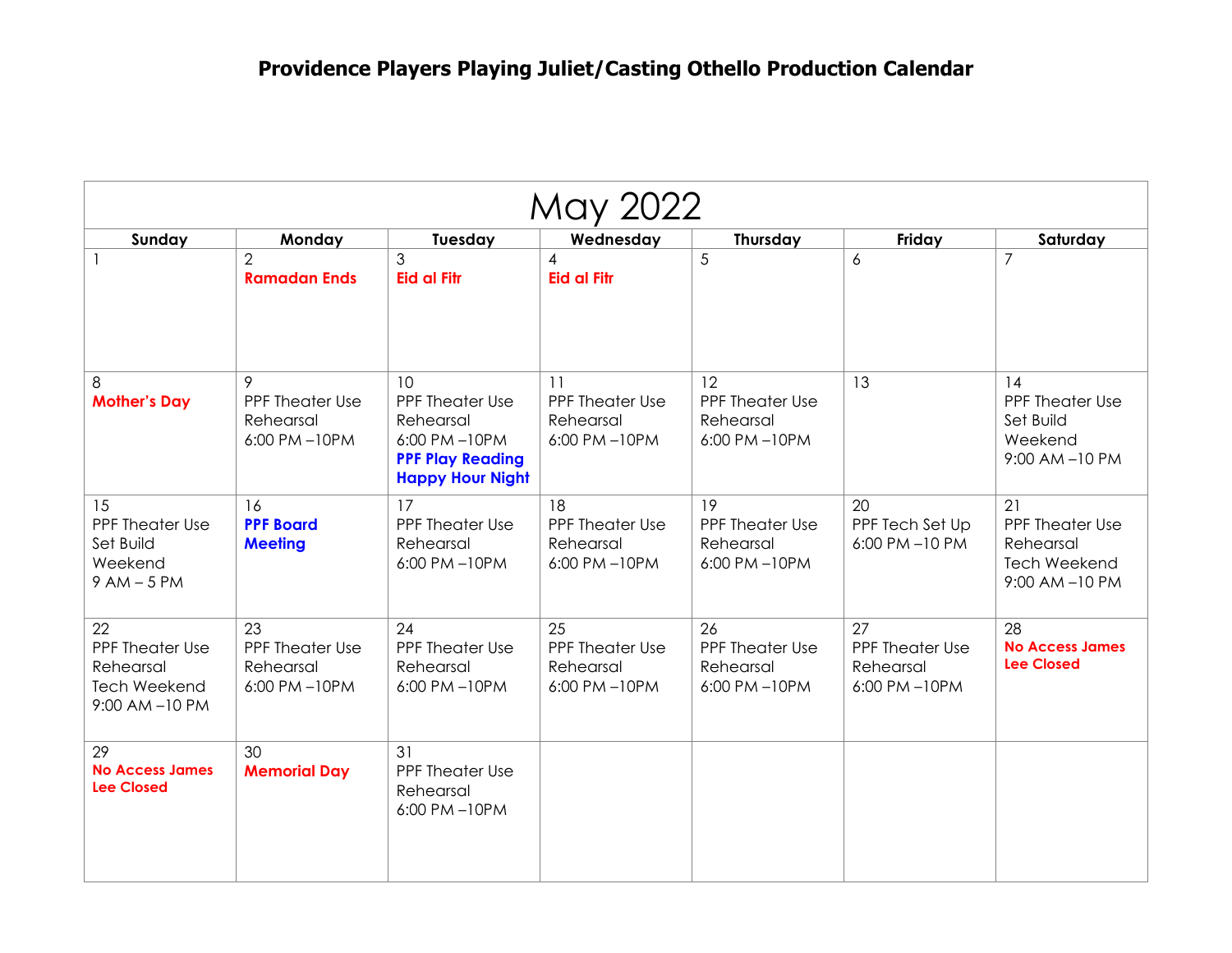| <b>June 2022</b>                                                                                                                        |                                                                |                                                                                    |                                                                |                                                                         |                                                                        |                                                                                   |
|-----------------------------------------------------------------------------------------------------------------------------------------|----------------------------------------------------------------|------------------------------------------------------------------------------------|----------------------------------------------------------------|-------------------------------------------------------------------------|------------------------------------------------------------------------|-----------------------------------------------------------------------------------|
| Sunday                                                                                                                                  | Monday                                                         | Tuesday                                                                            | Wednesday                                                      | Thursday                                                                | Friday                                                                 | Saturday                                                                          |
|                                                                                                                                         |                                                                |                                                                                    | $\mathbf{1}$<br>PPF Theater Use<br>Rehearsal<br>6:00 PM-10PM   | $\overline{2}$<br><b>PPF Theater Use</b><br>Rehearsal<br>6:00 PM-10PM   | 3                                                                      | $\overline{4}$<br>PPF Theater Use<br><b>Dress Rehearsal</b><br>$9:00$ AM $-10$ PM |
| 5<br><b>PPF Theater Use</b><br><b>Dress Rehearsal</b><br>$9:00$ AM $-5$ PM                                                              | 6<br>PPF Theater Use<br><b>Dress Rehearsal</b><br>5 PM - 10 PM | $\overline{7}$<br><b>PPF Theater Use</b><br><b>Dress Rehearsal</b><br>5 PM - 10 PM | 8<br>PPF Theater Use<br><b>Dress Rehearsal</b><br>5 PM - 10 PM | 9<br>PPF Student &<br>Senior Preview<br>Performance 7PM<br>5:00 PM-11PM | 10<br>PPF Performance<br>7:30 PM<br>Use 5PM-11PM                       | 11<br>PPF Performance<br>7:30 PM<br>Use 5PM-11PM                                  |
| 12<br><b>PPF Theater</b><br>Performance<br>2:00 PM<br>Use 12 PM -6 PM                                                                   | 13<br><b>PPF ANNUAL</b><br><b>MEETING</b>                      | 14                                                                                 | 15                                                             | 16<br>PPF Performance<br>7:30 PM<br>Use 5PM-11PM                        | 17<br>PPF Performance<br>7:30 PM<br>Use 5PM-11PM<br><b>JLCC Closed</b> | 18<br>PPF Performance<br>7:30 PM<br>Use 5PM-11PM<br><b>JLCC Closed</b>            |
| 19<br><b>Father's Day</b><br><b>Juneteenth</b><br><b>PPF Theater</b><br>Performance<br>2:00 PM<br>Use 12 PM -6 PM<br><b>JLCC Closed</b> | 20<br><b>PPF Board</b><br><b>Meeting</b>                       | 21                                                                                 | 22                                                             | 23<br>PPF Performance<br>7:30 PM<br>Use 5PM-11PM                        | 24<br>PPF Performance<br>7:30 PM<br>Use 5PM-11PM                       | 25<br>PPF Performance<br>7:30 PM<br>Use 5PM-11PM                                  |
| 26<br>PPF Theater Set<br>Strike 9AM-5 PM                                                                                                | 27                                                             | 28                                                                                 | 29                                                             | 30                                                                      |                                                                        |                                                                                   |